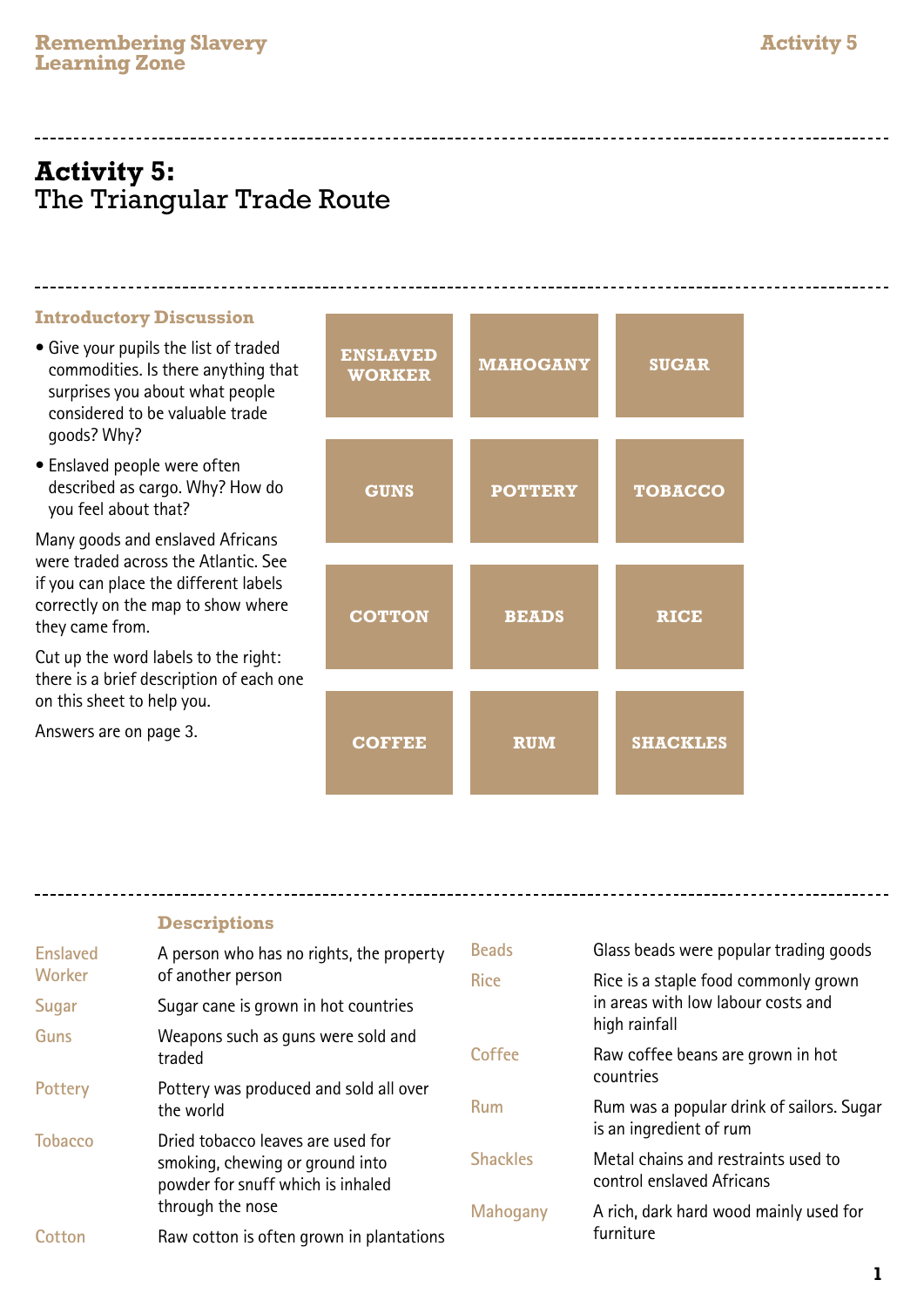# **Activity 5:** The Triangular Trade Route